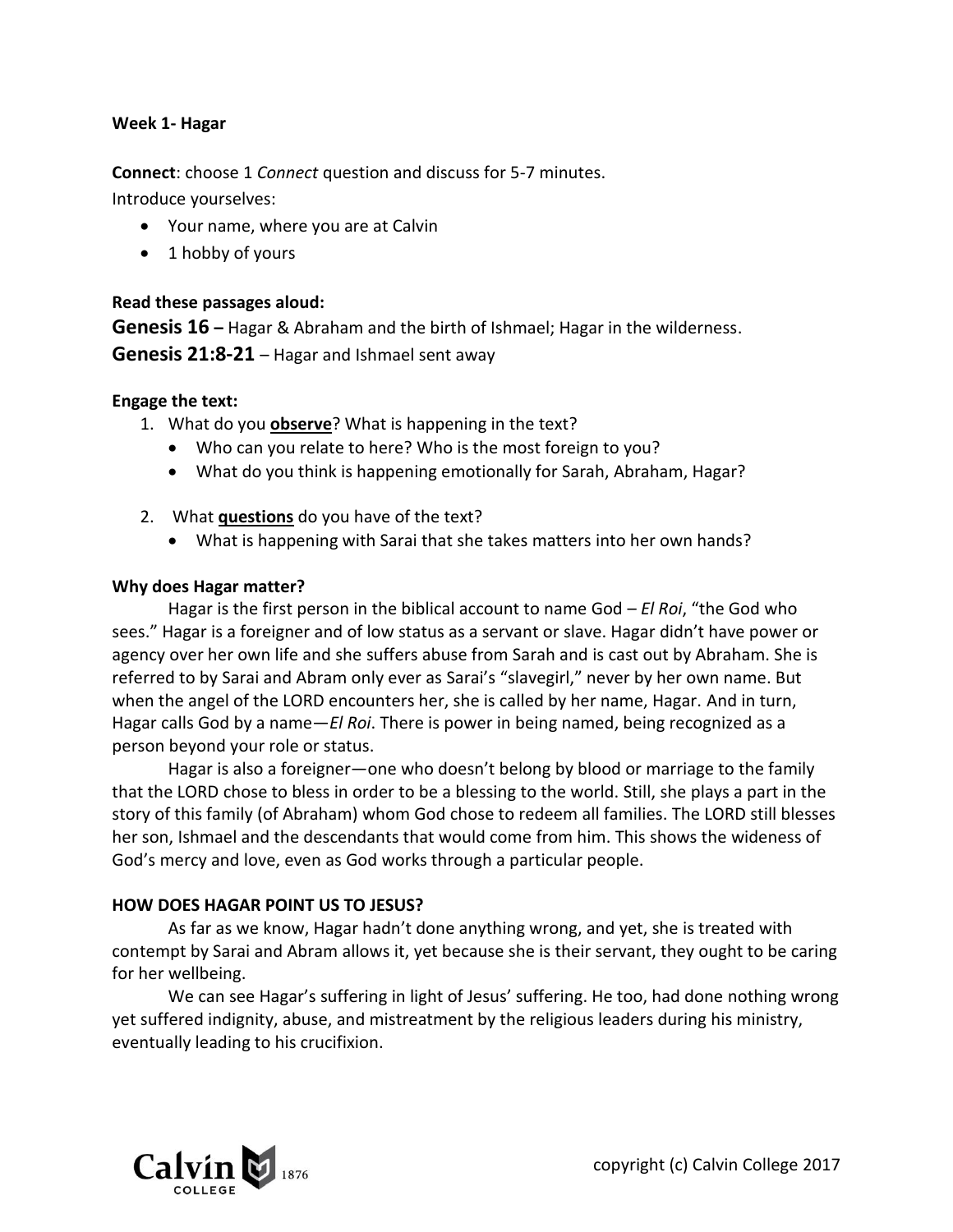Also, it's in Jesus that we see embodied the characteristic of God that Hagar names—*the God who sees*. When Jesus was walking the earth, he *saw* those who were downtrodden, among them women who were second class citizens in his society; still, Jesus honored them as equal image-bearers of God as we read in the gospels<sup>1</sup>. Jesus' treatment of women in the gospels speaks back to and contrasts with Sarah and Abraham's treatment of Hagar. Jesus *saw* his women disciples, and he honored and respected them.<sup>2</sup>

Also, it is through Jesus Christ that humankind has access to God's covenant promises made to Abraham all those years ago. Jesus is the chosen son long awaited for by Israel. No longer do you have to be born of a specific line (blood descendant of Abraham) to inherit God's promises for God's people. Instead, now when you are born in Christ through the Spirit, you are made an heir to the promises made to Abraham.<sup>3</sup> Again, Jesus' reconciling of people of different ethnic groups answers the division and separation between the son of Sarah (Isaac) and the son of Hagar (Ishmael). In Christ, there is no more Jew or Gentile, slave or free, male and female, but you are all made one in Christ Jesus.<sup>4</sup> In Christ, those who come from the bloodline of Abraham and those who don't are united as one family.

# **Engage the text as a group:**

- 3. What are some **applications**?
	- What was God doing or saying to Sarai/Sarah, Abram/Abraham, or Hagar that God might also be saying to you today?
	- Where do you see yourself or your life in this passage?

**6 tools for interpretation**: read through the 6 Tools (if time allows) or take-home and read.

Literary: Genre = narrative; part of the Pentateuch<sup>5</sup>; author = Moses, according to Hebrew tradition; period Pentateuch written: 1446B.C. to 1406B.C.<sup>6</sup>

**Historical & Theological**: Genesis unfolds the story of God's creation of the world and God's choosing a particular family to be a blessing to all the families of the earth.

**Cultural**: In Hagar's particular story, in the Ancient Near East, there was a practice of taking a servant and having children through her if the wife of a family is unable to conceive.

 $\overline{a}$ 

<sup>&</sup>lt;sup>6</sup> "Genesis," International Bible Society, [https://www.biblica.com/resources/scholar-notes/niv](https://www.biblica.com/resources/scholar-notes/niv-study-bible/intro-to-genesis/)[study-bible/intro-to-genesis/.](https://www.biblica.com/resources/scholar-notes/niv-study-bible/intro-to-genesis/)



<sup>1</sup> Luke 7:11-18; Luke 7:36-50; Luke 8:40-56;

 $2$  Luke 10:38-42- Mary & Martha; John 4:1-30 – Samaritan woman at the well;

<sup>3</sup> Galatians 3:26-29.

<sup>4</sup> Galatians 3:28.

<sup>&</sup>lt;sup>5</sup> The first 5 books of the Old Testament.